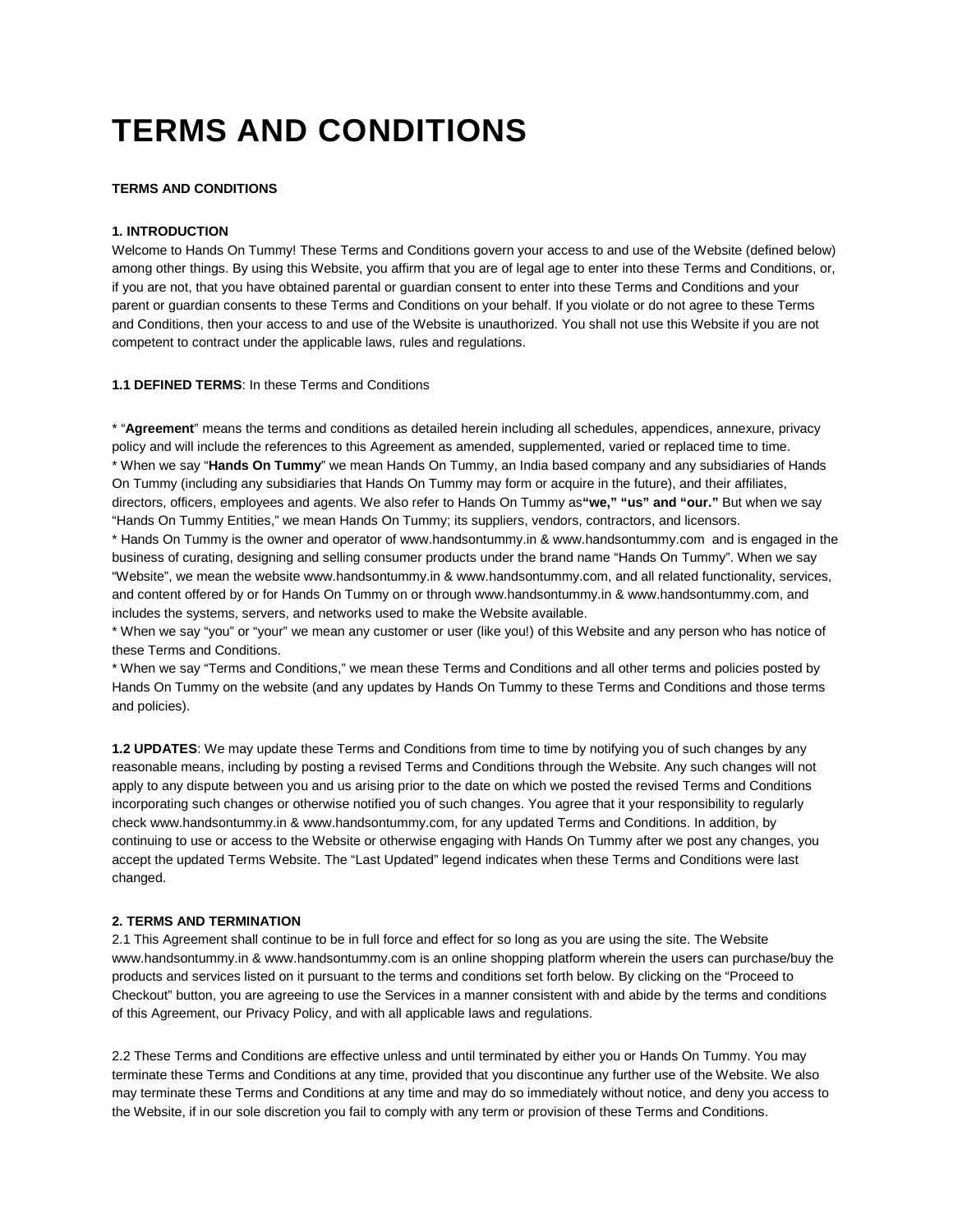# **3. USE OF THE WEBSITE**

3.1 You certify that the information you provide on or through the Website is accurate and complete.

3.2 You are solely responsible for maintaining the confidentiality and security of your account including username, password, payment information etc.

3.3 Hands On Tummy is not responsible for any losses arising out of the unauthorized use of your account.

3.4 You agree that Hands On Tummy does not have any responsibility if you lose or share access to your device. Any agreement between you and the issuer of your credit card, debit card, or other form of payment will continue to govern your use of such payment method on the Website.

3.5 You agree that Hands On Tummy is not a party to any such agreement, nor is Hands On Tummy responsible for the content, accuracy, or unavailability of any method used for payment.

3.6 Your account may be restricted or terminated for any reason, at our sole discretion. Except as otherwise provided by law, at any time without notice to you, we may (1) change, restrict access to, suspend, or discontinue the Website or any portion of the Website, and (2) charge, modify, or waive any fees required to use any services, functionality or other content available through the Website or any portion of the Website.

3.7 In connection with the Website, you will not:

3.7.1 Make available through or in connection with the Website any virus, worm, Trojan horse, Easter egg, time bomb, spyware, or other computer code, file or program that is or is potentially harmful or invasive or intended to damage or hijack the operation of, or to monitor the use of, any hardware, software, or equipment.

3.7.2 Use the Website for any commercial purpose, or for any purpose that is fraudulent or otherwise tortious or unlawful. 3.7.3 Harvest or collect information about users of the Website.

3.7.4 Interfere with or disrupt the operation of the Website or the systems, servers, or networks used to make the Website available, including by hacking or defacing any portion of the Website; or violate any requirement, procedure or policy of such servers or networks.

3.7.5 Restrict or inhibit any other person from using the Website.

3.7.6 Reproduce, modify, adapt, translate, create derivative works of, sell, rent, lease, loan, timeshare, distribute, or otherwise exploit any portion of (or any use of) the Website except as expressly authorized in these Terms and Conditions, without Hands On Tummy's express prior written consent.

3.7.7 Reverse engineer, decompile, or disassemble any portion of the Website, except where such restriction is expressly prohibited by applicable law.

3.7.8 Remove any copyright, trademark, or other proprietary rights notice from the Website.

3.7.9 Frame or mirror any portion of the Website, or otherwise incorporate any portion of the Website into any product or service, unless you obtain Hands On Tummy's express prior written consent to do so.

3.7.10 Cause injury to any person or entity.

3.7.11 Violate any law, rule, or regulation, or these Terms and Conditions.

3.7.12 You will not use the Hands On Tummy's name, logo, or brand to (1) send any unsolicited or unauthorized content, including advertising, promotional materials, email, junk mail, spam, or other form of solicitation; or (2) use any meta tags or other hidden text or metadata utilizing a Hands On Tummy trademark, logo, URL, or product name without Hands On Tummy's written consent;

3.7.13 You will not attempt to do anything, or permit, encourage, assist, or allow any third party to do anything, prohibited in this Section, or attempt, permit, encourage, assist, or allow any other violation of these Terms and Conditions.

# **4. PRODUCTS PROVIDED BY HANDS ON TUMMY**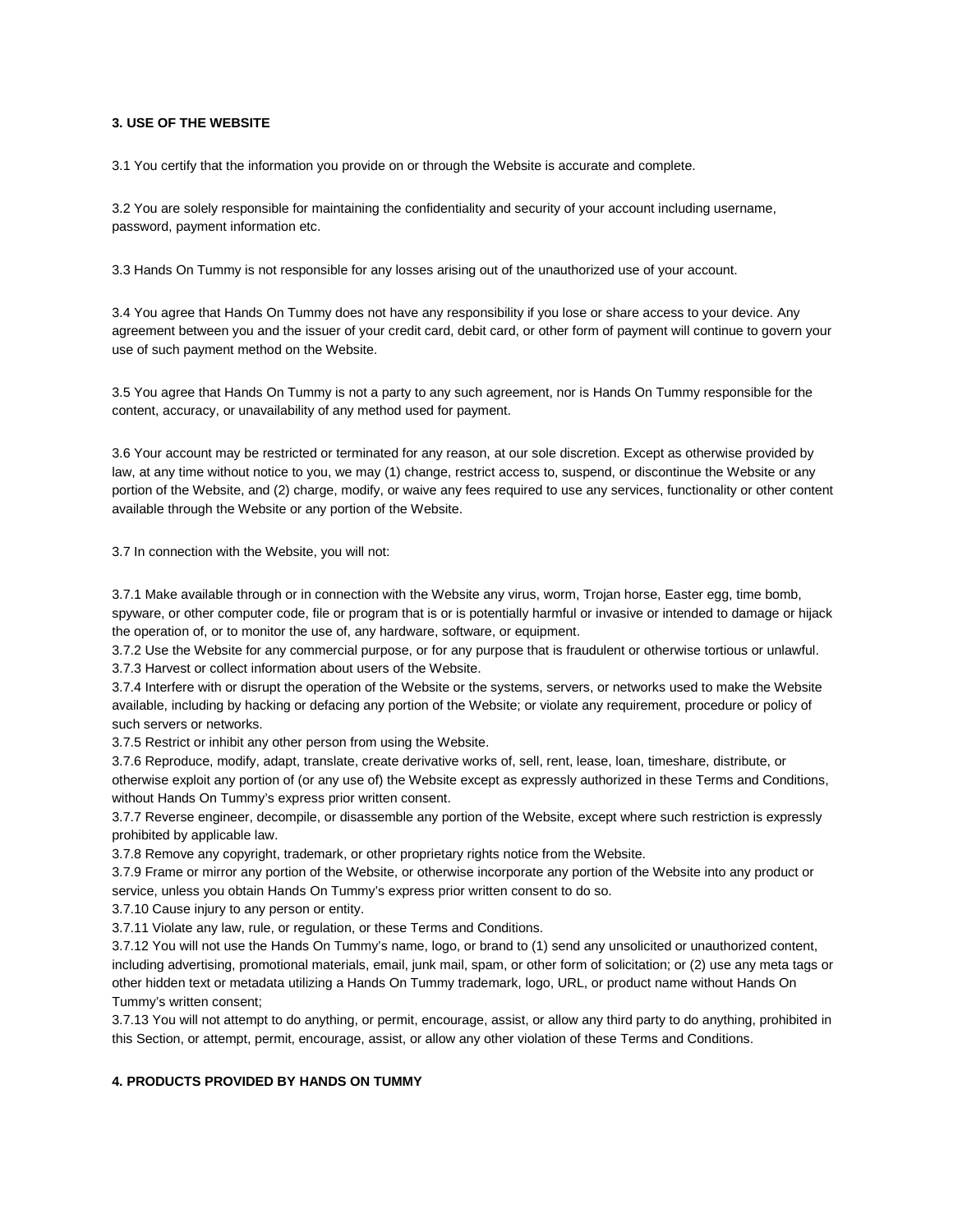4.1 NO PRODUCTS RELATED TO HEALTH, WELLNESS, NUTRACEUTICALS ARE INTENDED TO SUBSTITUTE FOR THE DIAGNOSIS, TREATMENT AND ADVICE OF A MEDICAL PROFESSIONAL, AND SUCH MATERIALS DO NOT COVER ALL POSSIBLE USES, PRECAUTIONS, SIDE EFFECTS, AND INTERACTIONS, AND SHOULD NOT BE CONSTRUED TO INDICATE THAT ANY PRODUCT IS SAFE OR EFFECTIVE FOR YOU. CONSULT THE PRODUCT INFORMATION (INCLUDING PACKAGE INSERTS) REGARDING DOSAGE, PRECAUTIONS, WARNINGS, AND INTERACTIONS, AND YOUR MEDICAL PROFESSIONAL, FOR GUIDANCE BEFORE USING ANY SUCH PRODUCTS.

# 4.2 THE HANDS ON TUMMY ENTITIES ASSUME NO RESPONSIBILITY FOR ANY CONSEQUENCE RELATING DIRECTLY OR INDIRECTLY TO ANY ACTION OR INACTION YOU TAKE BASED ON THE PRODUCTS.

4.3 Always read labels, warnings, directions, and other information provided with the product before using or consuming the product. For additional information about a product, please contact the manufacturer. Information and statements regarding dietary supplements have not been evaluated by the Food and Drug Administration and are not intended to diagnose, treat, cure, or prevent any disease or health condition. If you find a product is not as described, your sole remedy is to return it in unused condition (excluding products that are not eligible for return), in accordance with Hands On Tummy's Return Policy. It is your responsibility to ascertain and obey all applicable local, state, federal, and foreign laws (including minimum age requirements) regarding the purchase, possession, and use of any Product.

# **5. ORDER PLACEMENT AND ACCEPTANCE**

5.1 By confirming your purchase at the end of the checkout process, you agree to accept and pay for the products, as well as all shipping and handling charges and taxes as may be applicable.

5.2 We reserve the right to refuse or cancel an order for any reason including limitations on quantities available for purchase, inaccuracies, or errors in product or pricing information, or problems identified by our credit and fraud avoidance department. If your order is cancelled after your credit card (or other payment account) has been charged, we will issue a credit to your credit card (or other applicable payment account) in the amount of the charge. We will attempt to contact you if all or any portion of your order is cancelled.

5.3 Hands On Tummy reserves the right, including without prior notice, to limit the quantity of items purchased per person, per household, or per order for any reason. We will attempt to notify you should such limits be applied. Hands On Tummy also reserves the right, at our sole discretion, to prohibit sales to dealers or resellers. For purposes of these Terms and Conditions, "reselling" will be defined as purchasing or intending to purchase any product(s) from Hands On Tummy for the purpose of engaging in a commercial sale of the same product(s) to a third party.

# **6. PAYMENT POLICY**

## **6.1 PRICING INFORMATION**

6.1.1 Product prices listed on the website are current. While every care has been taken to label the products accurately, errors in data entry and updating may occur. Hands On Tummy reserves the right to cancel the order in case a transaction has been made where the price indicated was not the correct price. In the rare event that happens, we will give a full refund of all money received from the customer. Hands On Tummy may, at its discretion, either contact you for instructions or cancel your order and notify you of such cancellation. Pricing for products may be different on the website or from prices available in Hands On Tummy or on associated Hands On Tummy apps. Prices are subject to change without advance notice.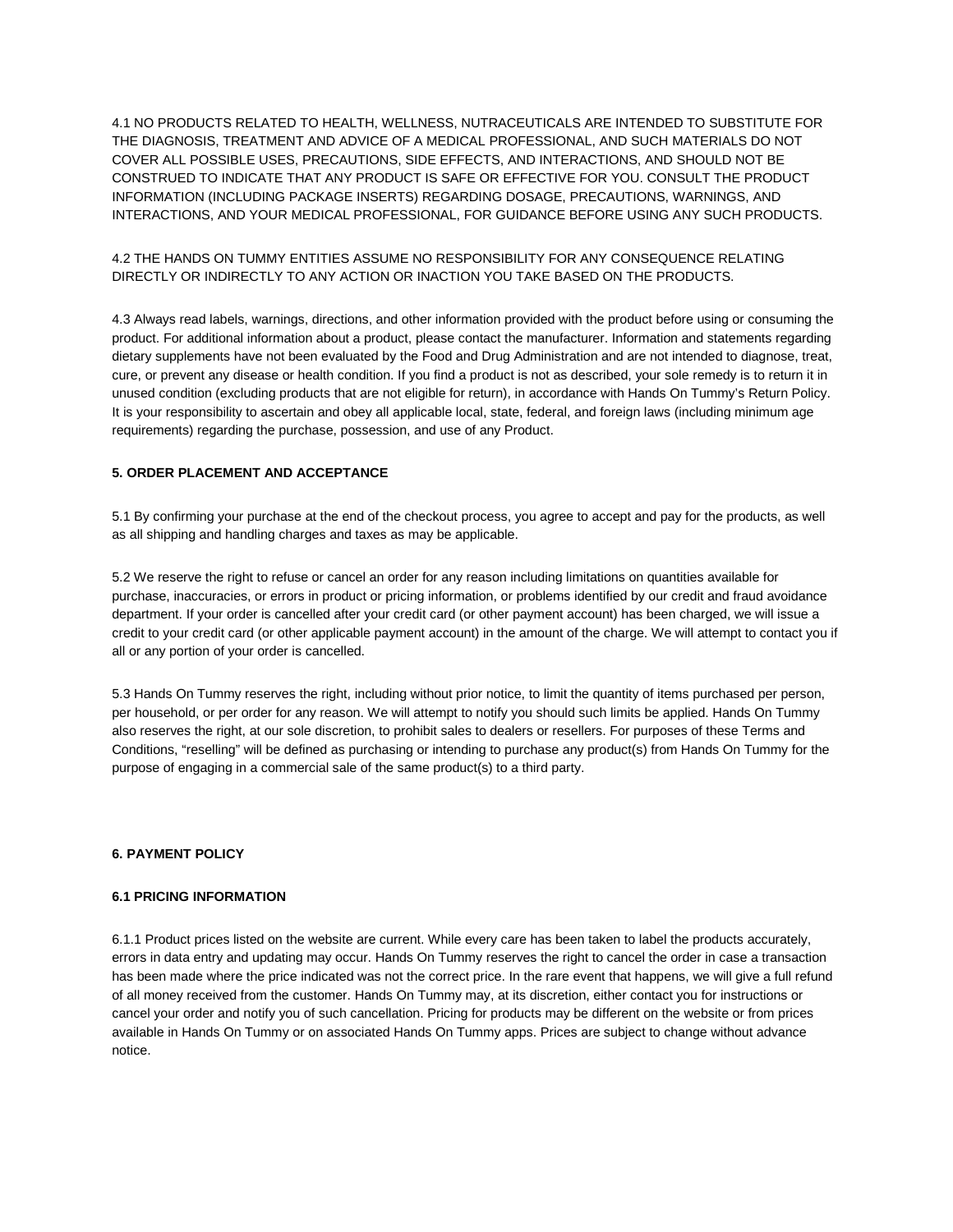6.1.2 All prices on this web site are given in Indian Rupees. For international cards used on the site, the banks applicable exchange rate and charges will apply. We have no jurisdiction on this and any disputes or queries on exchange rates and bank charges need to be directed to the bank or institution that issued your card or payment instrument.

6.1.3 All orders are acknowledged at current pricing. We will bill at price in effect at the time of receipt of money and raising of an invoice. You will be billed the prices prevalent during the invoicing of the products. Our products are liable for taxes, as applicable in India.

# **6.2 PAYMENT OPTIONS**

We support the following payment options at Hands On Tummy:

- \* Cash On Delivery (available in selected pin codes)
- \* Credit Card (Visa, Master Card, Diners, etc.)
- \* Debit Card (Visa, Maestro, RuPay, Master Card, etc.)

\* Net banking / Direct Debit payments from select banks. A complete list is available at the time of checkout process and prior to making payments for any purchases).

- \* UPI
- \* Wallets (PayTm, Mobikwik, Amazon Pay, Phone Pe etc.)
- \* Pay Later (Ola Money, ePayLater etc.)
- \* PayPal

## **6.3 PROMOTIONAL CODES**

Promotional codes are limited in nature and may expire or be discontinued with or without notice. Promotional codes are void where prohibited by law. Promotional codes may not be copied, sold, or otherwise transferred. They are not redeemable for cash and are subject to cancellation or change at any time for any reason without notice. We reserve the right in our discretion to impose conditions on the offering of any promotional code.

# **6.4 GIFT CARDS**

# **6.4.1 Risk of loss and title.**

The risk of loss and title to any gift cards passes to the purchaser upon our electronic transmission to the recipient or delivery to the carrier, whichever is applicable.

# **6.4.2 Nonreturnable; not for resale.**

Notwithstanding anything contained in these Terms and Conditions, Hands On Tummy plastic Gift Cards and eGift Cards ("Hands On Tummy Gift Cards") are not returnable or refundable for cash. Resale of Hands On Tummy Gift Cards is strictly prohibited.

## **6.4.3 Acceptance locations.**

Unless other restrictions apply, Hands On Tummy Gift Cards may be used at any Hands On Tummy store; or on-line at www.handsontummy.in & www.handsontummy.com.

## **6.4.4 Not for promotional use.**

Hands On Tummy Gift Cards may be used as personal or business gifts, but may not be used in connection with any marketing, advertising or other promotional activities (including without limitation via websites, Internet advertisements, email, telemarketing, direct mail, newspaper and magazine advertisements, and radio and television broadcasts).

#### **6.4.5 Lost or Stolen Gift Card.**

Lost or stolen cards will not be replaced. Hands On Tummy shall not have any liability towards (i) lost or stolen Hands On Tummy Gift Cards or (ii) use of any Hands On Tummy Gift Cards by third parties through your www.handsontummy.in &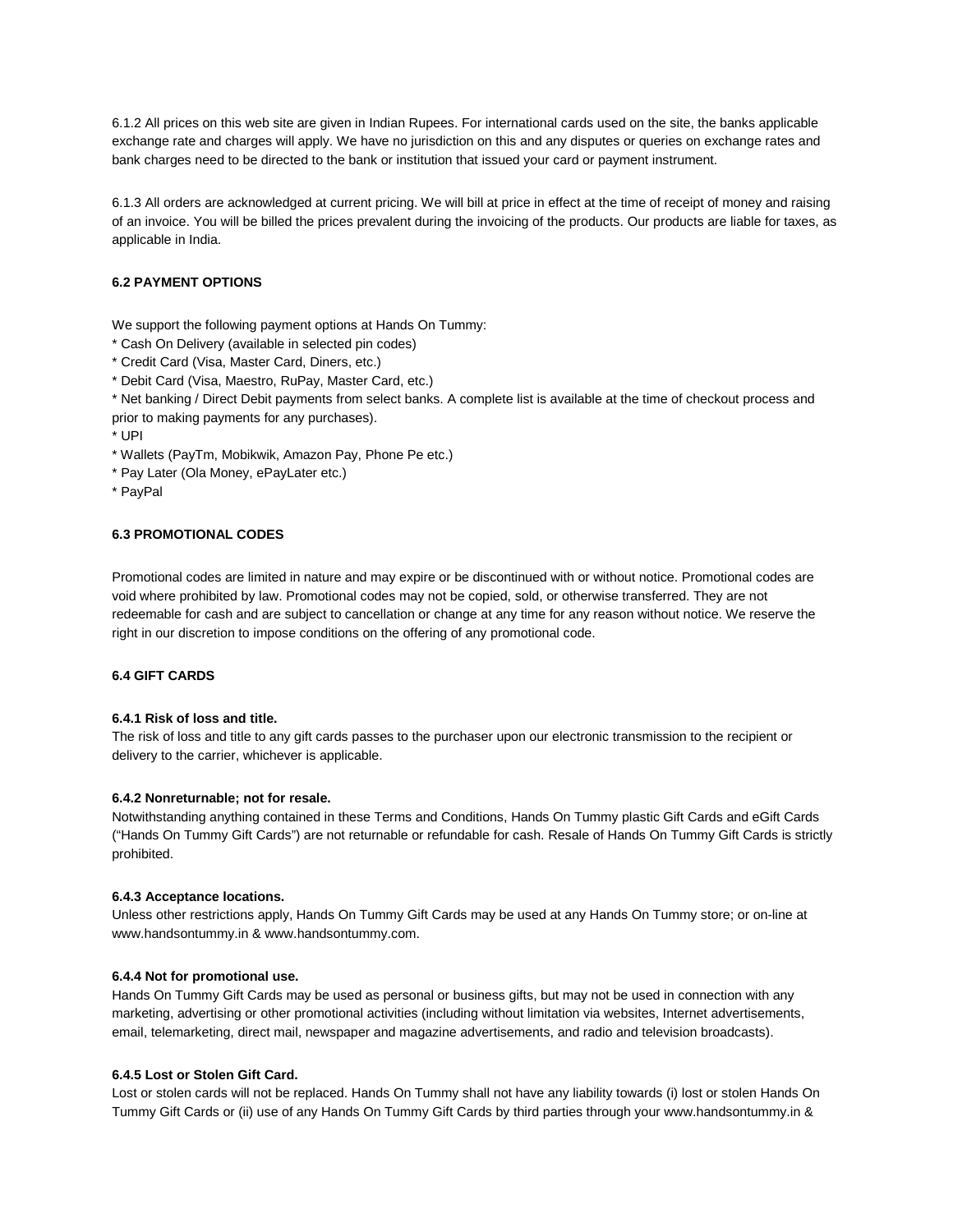www.handsontummy.com account. You are solely responsible for keeping the password for your www.handsontummy.in & www.handsontummy.com account safe and for any activity conducted under your account.

# **6.5 CASH ON DELIVERY**

## **6.5.1 Limit**

Hands On Tummy's Cash on Delivery option allows you to pay order value at the time of delivery for all orders up to Rs. 1,499. Your existing limits will be revised once, there is a delivery or order rejected against your account, from the new limit implementation logic, if required. To pay for any order using Cash on Delivery (COD) mode of payment, please select the 'Cash On Delivery' option on the payment page. Cash on Delivery option is available only in selected pin codes. However the COD limit may differ from customer to customer depending upon the order rejection percentage from a particular customers registered email id. For avoidance of doubt, 'Order Rejection Percentage' shall mean any undelivered orders which are returned from the address provided by the customer even, after three successful delivery attempts. In event of COD limit breach, your order will be cancelled and you will have to place a new order using Pre-payment options.

## **6.5.2 Decrease In COD Limit**

Further, the COD limit for any user may get decreased to Rs. 0 on the basis on Order Rejection Percentage and can be reset to Rs.1,499 basis on order acceptance percentage and number of prepaid orders placed, post limit decrease.

## **6.6 GST CHARGES**

6.6.1 GST is a single tax on the supply of goods and services that is levied on every value addition (through production and services) and is added to a product's sale price. GST has to borne/paid by the ultimate consumer of the product or service. If your order is fulfilled on or after July 1st 2017, GST will be applicable on your orders. GST subsumes all other taxes like Excise duty, VAT, Entry tax etc.

6.6.2 Following rules will govern whether or not additional GST will be applicable on the products purchased by you:

6.6.2.1 GST applicability:

(a) For a product,

1. If the fulfilment is done on or after July 1st, 2017 and

2. if the order is placed before 15th November 2018, and

3. Total discount percentage is more than 19% of MRP, then GST may be collected from customer in addition to product price, post discounts. The discounts include those resulting from special offers such as Buy 1 Get 1 and similar offers. (b) For a product, if the order is placed on or after 15th November 2018, the discounted prices displayed on Website shall be inclusive of all taxes, including GST.

6.6.2.2 GST amount: If applicable, the amount of GST collected from customer depends on category, for example:

1. Pickles: Max 12%

2. Ales, Vinegars: Max 18%

6.6.2.3 On and from 15th November 2018, the discounted prices displayed on the Website shall be inclusive of all taxes.

# **6.7 PAYMENT FAILURE**

Please retry making the payment after ensuring that the information entered is accurate, including all account details, billing addresses and passwords. If your payment still fails, you can use the Cash on Delivery (COD) payment option, if available on the payment page to place your order. If your payment is debited from your account after a payment failure, it will be credited back within 7-10 days, after we receive a confirmation from the bank.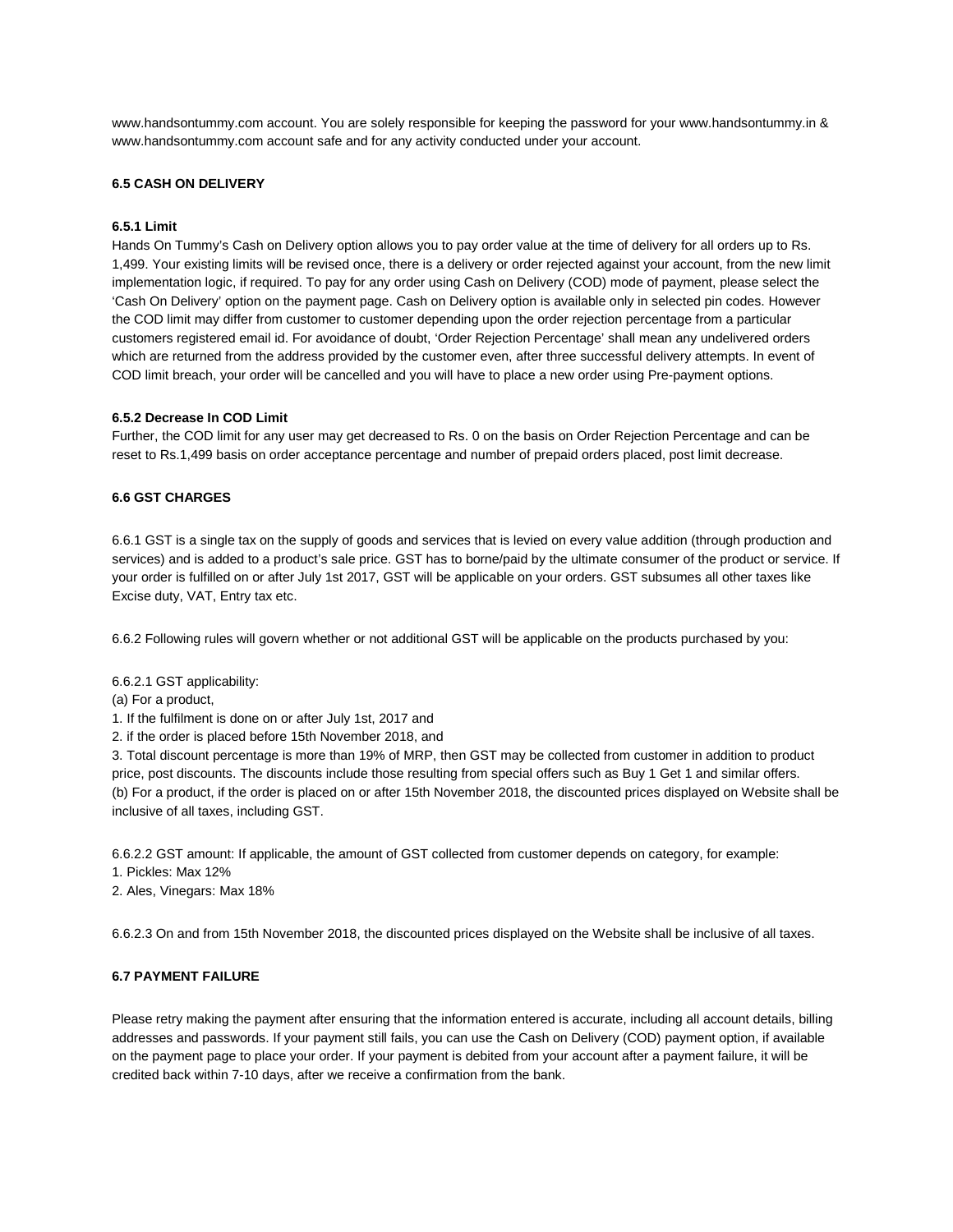# **6.8 REFUND OF GST AMOUNT ON CANCELLED / RETURNED PRODUCT**

If you return the product, the applicable GST/VAT amount will also be refunded into the source account selected at the time of return initiation. However, no refunds of GST/VAT shall be made in relation to shipping charges collected from the consumer under Hands On Tummy shipping policy.

## **6.9 PAYMENT SECURITY**

Transactions on the website are protected by SSL (Secure Sockets Layer) and Secure Data Encryption using a 1024-bit process. Any information you enter when transacting with the webstore is sent in a Secure Socket Layer (SSL) session and is encrypted to protect you against unintentional disclosure to third parties. This is an assurance that it follows the best security practices adopted by major online vendors where all payments are processed in real-time for your security and immediate peace of mind. Credit card and Debit card information is not stored by us and is not taken by us. This information is taken directly by the payment gateway provided who is authorised and is compliant with the regulations and requirements of various banks and institutions and payment franchisees that it is associated with.

# **7. SHIPPING AND DELIVERY POLICY**

## **7.1 GENERAL**

7.1.1 We strive to deliver products purchased from Hands On Tummy in excellent condition and in the fastest time possible. Also, all orders will be delivered to your doorstep free of cost.

7.1.2 Products will be shipped to an address designated by you, if applicable, so long as such address is complete. All transactions are made pursuant to a shipping contract, and, as a result, risk of loss and title for Products pass to you upon delivery of the Products to the carrier.

7.1.3 We take no responsibility for goods signed by an alternative person other than the person ordering the product at the address indicated at the time of the order. Since the transactions are authorised by the card holder, we do not take responsibility for incorrect addresses provided at the time of placing the order The delivery will NOT be redirected / redelivered to any other address in any circumstance.

7.1.4 The selected product will be delivered only in the city it is mentioned as "available" on this website.

7.1.5 Hands On Tummy shall not be held responsible for damage of products after delivery.

7.1.6 If the order is cancelled, lost or un-delivered to your preferred location, we will refund the complete order amount including any shipping charges if paid online.

7.1.7 If you return an order delivered to you, order shipping charges will not be refunded. For accounts whose return behaviour violates our fair usage policy, a delivery charge of Rs. 129 will be levied on all orders, irrespective of order value.

\*Order value is calculated after applying discounts/VAT/GST or any other applicable charges.

# **7.2 FAIR USAGE POLICY**

7.2.1 We always strive hard to provide the best experience to our customers. However, we have noticed that few accounts abuse our liberal returns policy. These accounts typically return most of the items bought or choose to not accept our shipments. Hence, our regular customers are deprived of the opportunity to buy these items. To protect the rights of our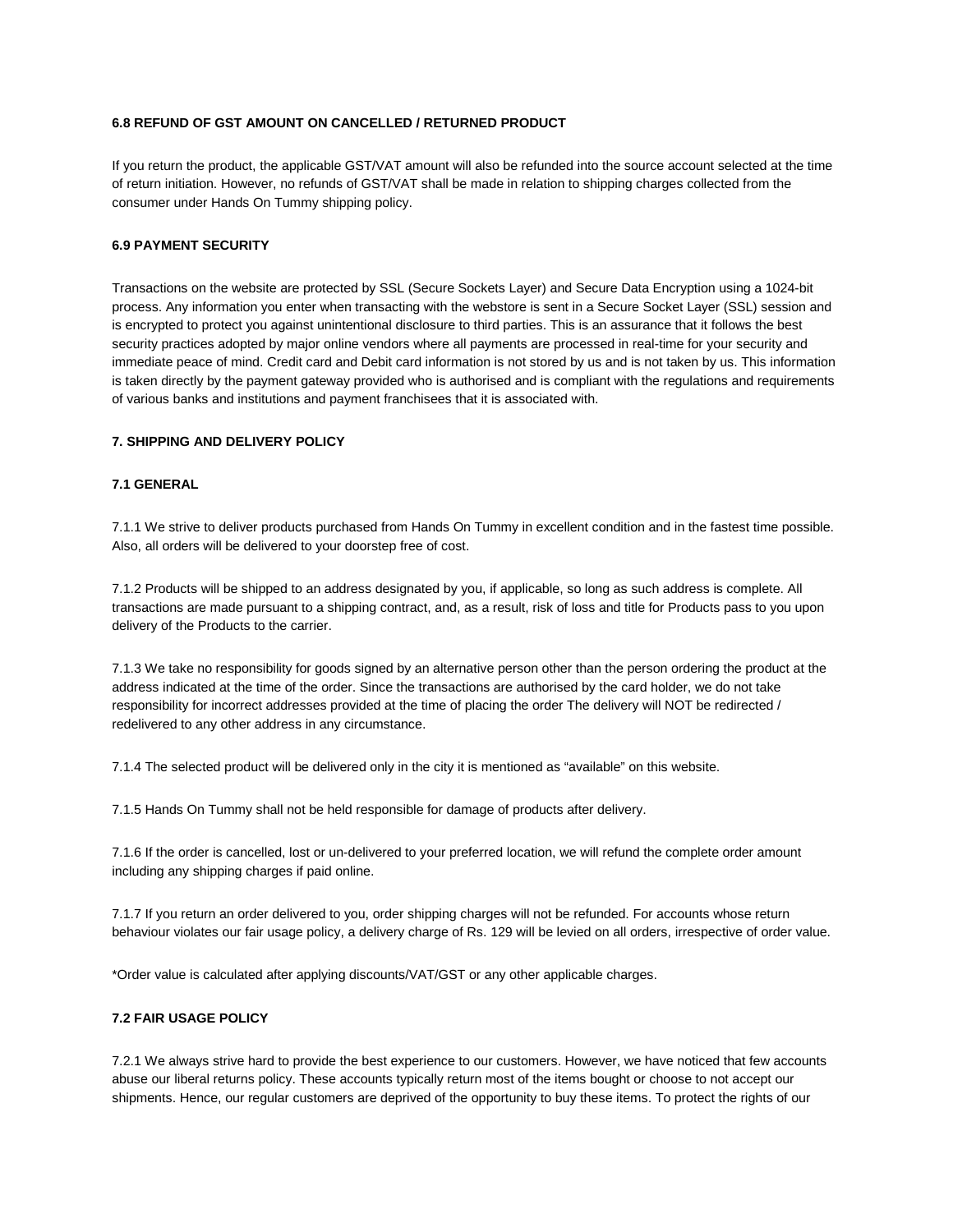customers, we reserve the right to collect shipping charge of Rs. 129 for all orders and disable cash on delivery option for accounts which have a high percentage of returns and shipments not accepted by value of orders placed.

## **7.3 DELIVERY TO PIN CODE**

You can find out if Hands On Tummy delivers to your Pin Code using the courier serviceability tool available on the cart page. Please tap on "Calculate Shipping" and enter your area PIN code in the respective field to get the required information about standard shipping and it's availability. The PIN codes serviced by us are frequently updated, so if we do not deliver to your PIN code today, please come back and check to see if this has changed.

## **7.4 DELIVERY**

All orders placed on Urban Platter are dispatched through other courier partners such as Delhivery, Swiggy, Dunzo, Ekart, Ecomm etc. A tracking number is provided as soon as the parcel is dispatched with which you can get updates on the location of the parcel and the estimated delivery date and time. Updates will be provided via E-mails and SMS frequently.

#### **7.5 CHANGE OF ADDRESS FOR DELIVERY**

You can change your order's shipping address before we've shipped it by getting in touch with our customer care representatives. Extra charges (if applicable) shall be levied.

# **7.6 DAMAGE OF PARCEL**

Kindly reach out to us for pilferage / leakage / tempering within Twenty Four (24) hours of delivery failing which the claim will not be entertained. Whilst we investigate, you are requested to please make note of the below pointers:

\* Please do not use the item for which claim is being raised.

\* You may be required to furnish information like a short description of the case (a few questions will be asked to help us understand the scenario)

\* The snapshots of the packet and other boxes (if any). Try to cover the sides which look tampered/damaged.

\* The refund for prepaid / Cash on delivery orders will be done after the investigation. You may not be liable for a refund if he/she falls in any of the scenarios stated below:

\* Failure to provide adequate information about the case.

\* Failure to provide snapshots of the packet and box (if any).

\* If a pilferage / leakage delivery was received, claims must be made the same day.

\* You must not dispose of the packaging for 3 – 4 days post-delivery. We might need to pick-up your packaging for investigation at our end.

## **7.7 INTERNATIONAL SHIPPING**

7.7.1 We deliver products outside India. Customs and International Shipping.

7.7.2 All of Hands On Tummy orders are shipped internationally from our warehouses across India to your provided shipping address via DHL/FEDEX/ARAMEX. Due to the nature of international shipping, occasionally a customer may have to pay additional import duties and taxes which are levied once a shipment reaches your country. The large majority of orders will not have to pay any additional fees. However, we are unable to calculate when and how much these infrequent customs duty charges will be levied. In the case where additional customs charges are assessed, you will be responsible for paying these additional fees. To make your shopping experience as seamless as possible, we have arranged with DHL/FEDEX to customs clear your goods for you and deliver them to your doorstep. If you are presented with an invoice from DHL/FEDEX for import duties and taxes, you will have to pay DHL/FEDEX directly at the time of delivery.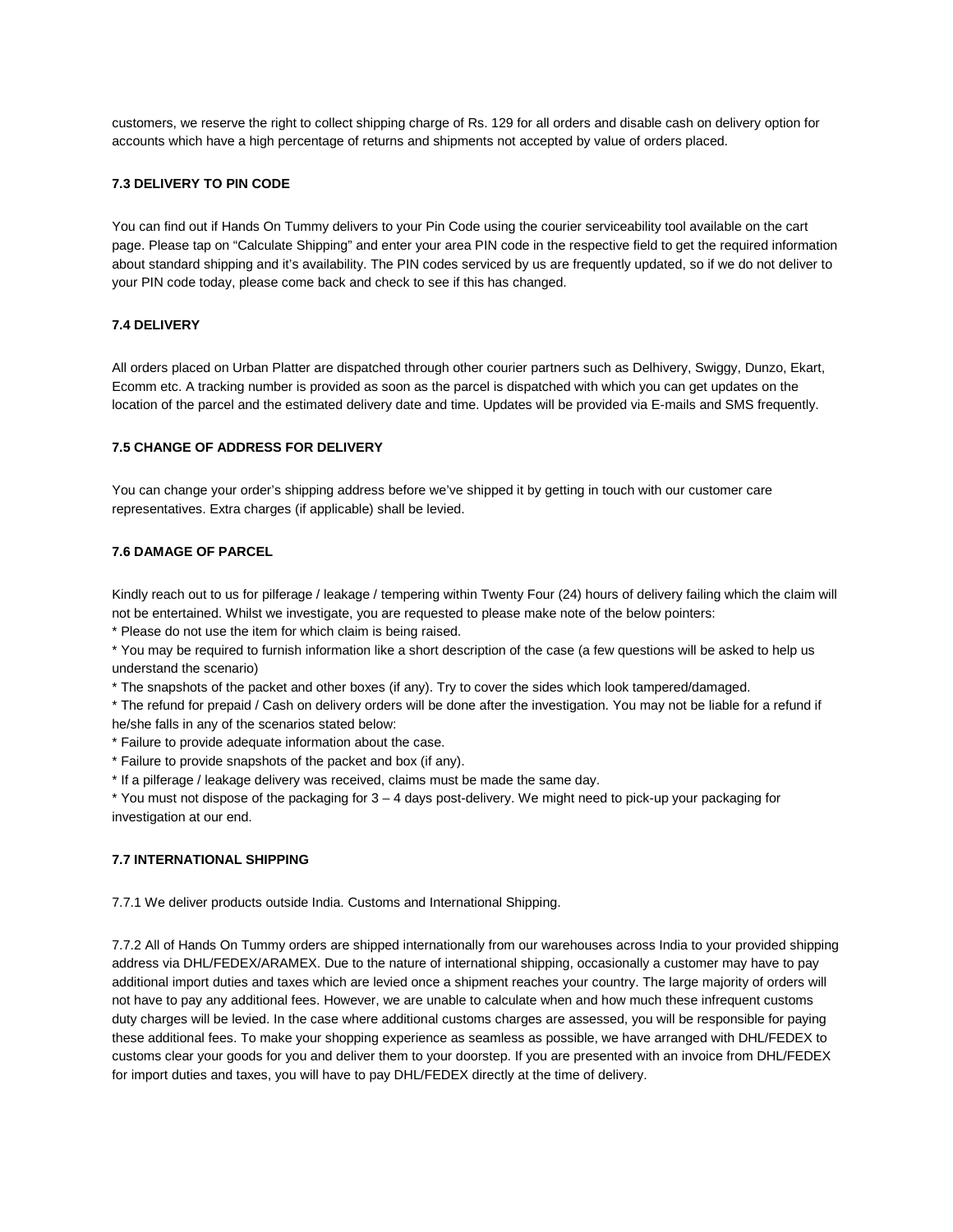# **8. RETURN AND REFUND POLICY**

# **8.1 ELIGIBILITY**

8.1.1 No returns will be accepted, unless the product is damaged or defective.

8.1.2 Due to the nature of our business and products we sell, items that expire sooner than one (1) month from the date of the purchase are not eligible for a refund.

8.1.3 For any other items to be eligible for a refund, you have to return the item you have purchased to us within four (4) calendar days of the delivery. If four (4) days have gone by since your date of delivery, unfortunately we can't offer you a refund or replacement. To be eligible for a return, your item must be unused, unopened and in the same condition that you received it. It must also be in the original packaging. Contact our customer services department to get a free shipping label.

8.1.4 Hands On Tummy takes stringent measures to ensure that the products delivered to you are in perfect condition. However, there is a remote possibility that the product may get damaged during transit or an incorrect product is delivered to you. In such a case, you may return a product brought from us in case of damage or defect within four (4) days of purchase.

8.1.5 Important information

8.1.5.1 To be eligible for a return, your item must be unused, unopened and in the same condition that you received it. It must also be in the original packaging. Contact our customer services department to get a free shipping label.

8.1.5.2 If our products arrived damaged, rotten or contaminated in any way, please contact us right away, and we will be happy to send a free replacement regardless of its expiration date. This replacement for the damaged, rotten or contaminated products shall always be subject to our rights to recall the products to send it for further analysis and testing. If anything is unclear or you have more questions feel free to contact our customer support team.

8.1.5.3 The refund or return shall be subject to inspection and in case it is not approved, then no refund shall be initiated.

8.1.5.4 The Product must be unused and in the same condition that you received it. It must also be in the original packaging.

8.1.5.5 Please note that items purchased at www.handsontummy.in & www.handsontummy.com cannot be returned in a Hands On Tummy store for exchange or refund.

8.1.5.6 The above policy is valid on all products.

# **8.2 REFUND TIMELINE**

After the refund has been initiated by Hands On Tummy as per the Returns Policy, the refund amount is expected to reflect in the customer account as per the following timelines:

 $*$  NEFT – 1 to 3 business days post refund initiation

- \* Hands On Tummy Credit Instant
- \* Online Refund 7 to 10 business days post refund initiation, depending on your bank partner

\* Wallets – Instant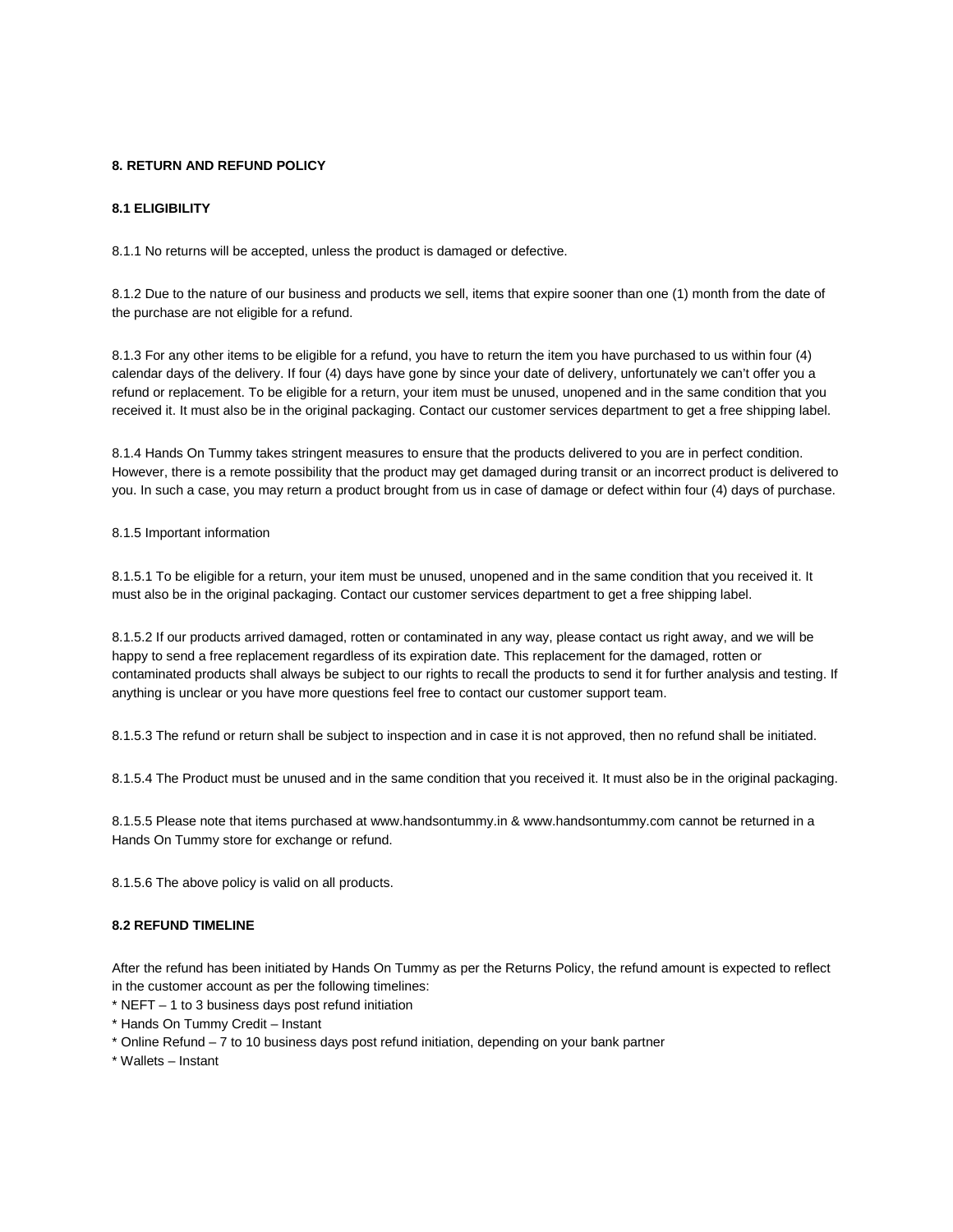Please note, Hands On Tummy initiates the refund after the returned item has reached us and quality check is successful. Therefore, the refund initiation time may vary by time taken by the courier partner to deliver the return to our warehouse. In case of any refund discrepancies, Hands On Tummy may at its sole discretion, request you to share with us a screenshot of your bank statement.

# **8.3 SELF-SHIPPING OF THE PRODUCT**

You can self-ship the return item via any reliable courier partner. For all self-shipped returns, you will be duly reimbursed the shipping costs. Therefore, please ensure that scan copy of courier bill/receipt is shared via various Contact us option available on the website.

The courier bill/receipt should satisfy the following conditions for successful processing:

\* It should capture the weight of the return package.

\* Residential/office address, destination address, shipment date, amount and other details should be mentioned.

\* The information on the receipt should NOT be edited/over-written.

\* The courier charge (amount mentioned on the receipt) should not overshoot the Sender-Destination-Service combination and shall be cross checked with the courier company.

This is subject to your returns being inspected and successfully processed upon receipt at our end.

# **8.4 ADDRESS FOR SELF-SHIP OF RETURNS**

You can send the return to the following location. Kindly do not send it to on any other address as the package would not be acceptable then.

#### BANGALORE

Hands On Tummy, No 1033, 2nd E Cross, 5<sup>th</sup> Main, 3<sup>rd</sup> Stage, 3<sup>rd</sup> Block, Basaveshwaranagar, Bangalore, Karnataka 560079

# **8.5 DECLINE OF RETURN REQUEST AND RETURN OF PRODUCT**

8.5.1 This may happen, if the item you returned is used, damaged or labels is missing. In the event that the return request is declined, the user shall not be eligible for a refund, and Hands On Tummy assumes no liability in this regard. For more details, please call our customer care.

8.5.2 This may have happened, if the item you have returned is used, damaged or its labels/packaging materials are missing. In the event that you fail to accept the receipt of the re-shipped item, you shall continue to not be eligible for a refund, and Hands On Tummy assumes no liability with respect to the return or refund for the said re-shipped item. For more details, please call our customer care.

We may change our Return and Refund Policy from time to time.

# **9. CANCELLATION POLICY**

## **9.1 UPDATED CANCELLATION POLICY (COVID-19)**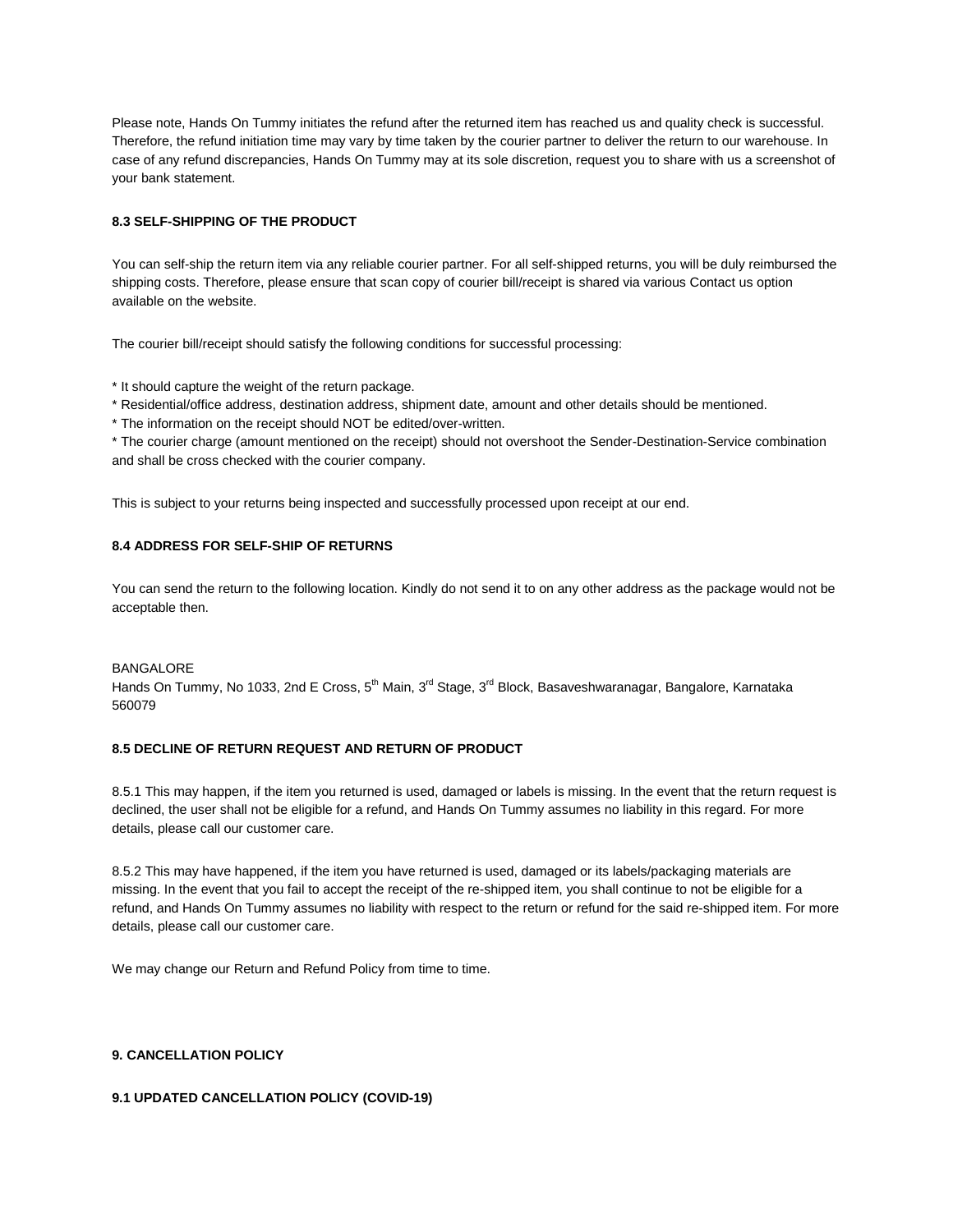At present, due to the onset of the COVID-19 Virus and subsequent disruption of the supply chain, logistics and other services we are unable to offer cancellation, return, exchange or refund of the any items once the order has been placed on our website. Refunds are processed only in cases where there has been delivery of genuinely defective items and on no other grounds.

# **9.2 CANCELLATION BY THE CUSTOMER**

After placing an order, in case you want to cancel your order, you can easily do so until it has not been processed or shipped by us and is in our warehouse. Any amount already paid by you will be refunded back. Contact our customer support to help you with this process as swiftly as possible. We will not be able to cancel those orders that have been already processed and shipped.

Get in touch with us via our contact form. Alternatively, look for the order support contact information provided in your order receipt e-mail. Allow us reasonable time to track the order status and thereby cancel it for you.

## **9.3 CANCELLATION BY HANDS ON TUMMY**

While our endeavour is to ensure that every order that has been successfully placed with Hands On Tummy, there are some situations in which we may have to cancel the order(s). some of the situations that may result in your order being cancelled include (but not limited to):

- \* Limitations on quantities available for purchase;
- \* Inaccurate or insufficient address;
- \* Product no longer available or temporarily out of stock;
- \* Inaccuracies or errors in product pricing or information.

We will contact you within 2 business days of such cancellation and give you the option to exchange / refund / cancel the order based on your convenience.

## **10. GRIEVANCE REDRESSAL**

Hands On Tummy believes in providing the best experience to our customers. However, if you do feel we can improve our services, you can contact us through the below mentioned details, and we will be glad to assist you.

You can get in touch with us via email on handsontummy@gmail.com OR call on +91 9986648106 with the details of your suggestions or complaints. Our endeavour is to respond within three (3) business days from the date of receipt of your email. In case of grievances / concerns, which depend on any external factors / held up due to logistical reasons, we shall address the same within 1 (one) month from the date of receipt of such email/intimation.

## **11. INDEMNIFICATION**

User agrees to defend, indemnify and hold harmless Hands On Tummy, its employees, directors, officers, agents and their successors and assigns and against any and all claims, liabilities, damages, losses, costs and expenses, including attorney's fees, caused by or arising out of claims based upon the use of User's actions or inactions, including but not limited to any warranties, representations or undertakings or in relation to the non-fulfilment of any of its obligations under this Agreement or arising out of the User's infringement of any applicable laws, regulations including but not limited to Intellectual Property Rights, payment of statutory dues and taxes, claim of libel, defamation, violation of rights of privacy or publicity, loss of service by other subscribers and infringement of intellectual property or other rights. This clause shall survive the expiry or Termination of this Agreement.